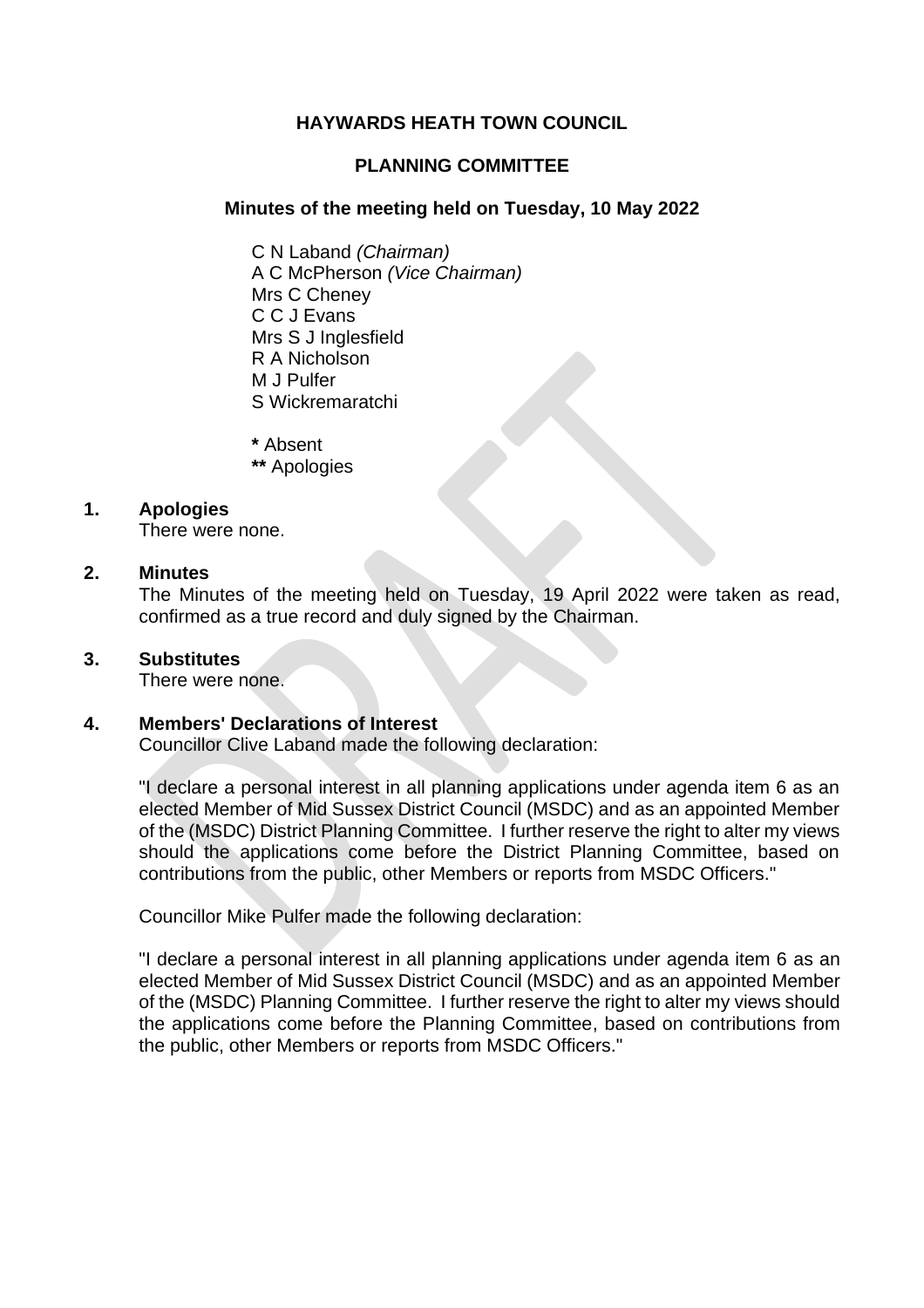# **5. Planning Appeals**

Members noted that the following appeal had been **lodged** in respect of MSDC's decision to refuse planning permission:

| Date Lodged &          | <b>Site</b>           | <b>Description</b>         |
|------------------------|-----------------------|----------------------------|
| <b>References</b>      |                       |                            |
| 13/04/2022             | Garage block rear of  | Demolition of existing     |
| AP/22/0018             | 34-56 America Lane    | garages and erection of 8  |
| APP/D3830/W/21/3289527 | <b>HAYWARDS HEATH</b> | new dwellings (6 x one-    |
|                        |                       | bedroom flats and 2 x two- |
| (DM/21/2129 refers)    |                       | bedroom flats). (Amended   |
|                        |                       | plans and additional       |
|                        |                       | information received       |
|                        |                       | 04.10.2021.)               |

# **6. Licensing Applications**

There were none.

# **7. Comments and Observations on Planning Applications**

Members made comments and observations on 19 planning applications as per Appendix 1 attached.

# **8. Items Agreed as Urgent by the Chairman**

There were none. However, Councillor Laband advised Members that he would be writing to them in the next week or so with regard to a review that Mid Sussex District Council (MSDC) was doing of its validation criteria for planning applications. In other words, what information was required to complete an application for it to be validated. He felt that this was something the Planning Working Group should look at and so, if necessary, he would be calling a meeting in order to discuss and put together some comments to submit to MSDC. The submission deadline for responses was the end of the first week of June 2022.

The meeting closed at 7:51pm.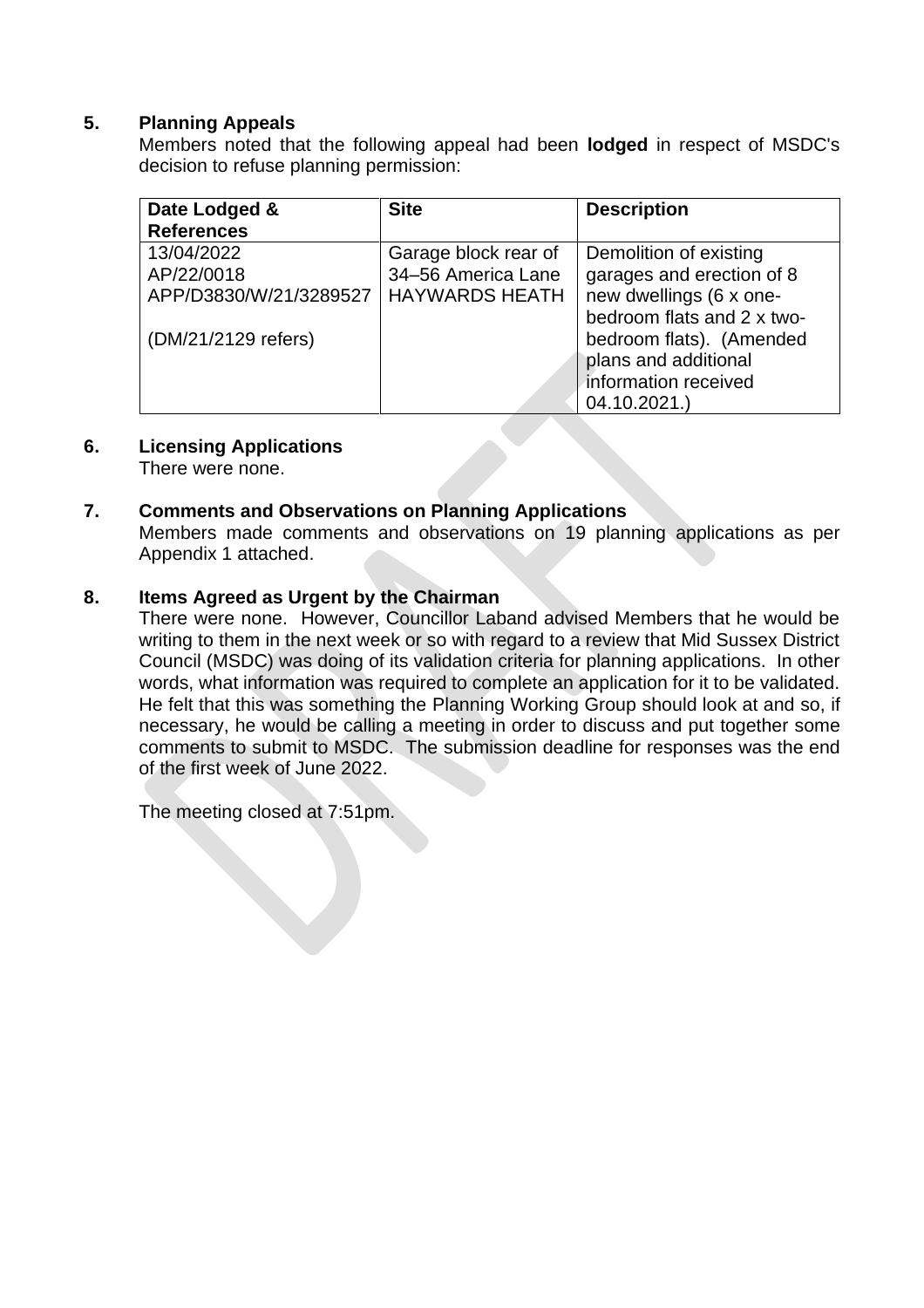# **APPENDIX 1**

### **Week 1 DM/22/0812 – 4 Milton Road Heath**

Two company names/logos displayed at high level and illuminated by LEDs.

Given neighbouring owner concerns relating to possible light pollution, the Town Council asks that Mid Sussex District Council's Environmental Protection Team note and assess this potential issue.

If the application is permitted, the Town Council requests that it be conditional on the lighting being turned off after 22:00 on a daily basis in order to protect resident amenity.

### **DM/22/1161 – 36 Wickham Close Heath**

Proposed enlargement of front bathroom extension above porch.

No comment.

### **DM/22/1162 – 144 Western Road Bentswood**

Convert existing garage into habitable space and erect a two storey rear extension and single storey side extension.

No comment.

### **DM/22/1180 – 38 Lucastes Lane Lucastes**

Double and single storey rear extension. Single story front/side extension.

The Town Council notes the comments from the neighbouring residents at no. 36 Lucastes Lane and asks that Mid Sussex District Council's Case Officer address the concerns raised when determining the application. If it is permitted, a construction hours restriction must be applied as follows in order to protect resident amenity:

Monday to Friday 08:00–18:00; Saturday 09:00–13:00; Sunday and Bank/Public Holidays No work permitted.

### **DM/22/1185 – 36 Rumbolds Lane Ashenground**

Proposed front porch and 4.3m rear extension.

No comment.

### **Week 2**

# **DM/22/1055 – 26 Ashenground Road Ashenground**

Proposed hard standing area to park 2 cars and associated landscaping.

The Town Council **SUPPORTS** this application subject to there being a condition attached which would ensure the replacement of the boundary hedge between nos 26 and 28 Ashenground Road as specified in the documents/photographs accompanying the application - immediately upon completion of the works.

### **DM/22/1225 – 85 Haywards Road Ashenground**

Proposed single storey rear and side extension.

No comment.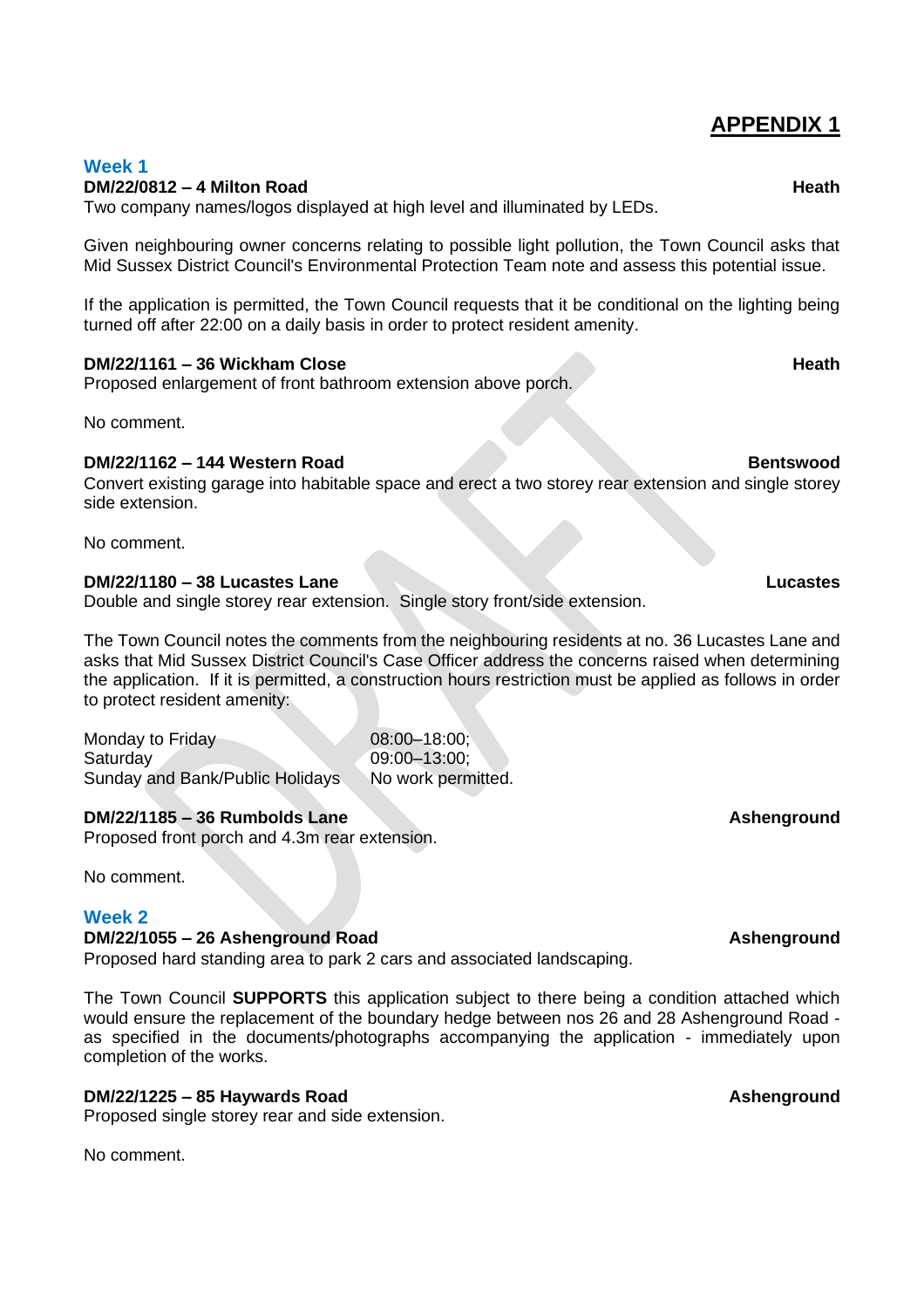Proposed two storey side extension to chalet bungalow including alterations to existing dormers, replacement windows and doors and new car port.

No comment.

# **DM/22/1262 – 49 Oathall Road Heath**

Yew Tree (T1) – reduce crown by 1.5m; Holly (T2) – fell.

The Town Council defers this decision to Mid Sussex District Council's Tree Officer.

## **Week 3**

# **DM/22/0697 – Land adjacent to 6 Petlands Road Ashenground**

Lawful Development Certificate to retain the use of land as residential garden.

As this is an application for a Lawful Development Certificate and is therefore a legal matter, the Town Council defers the decision to Mid Sussex District Council.

### **DM/22/0742 – 58 Wivelsfield Road Ashenground**

Proposed demolition of bungalow and erection of a pair of semi-detached 3-bedroom dwellings, with parking.

The Town Council has concerns relating to highway access/egress, drainage and the apparent small size of bedroom 3, given that each proposed dwelling has a Gross Internal Area of only 88m².

If the application is approved, the Town Council requests that it be conditional on there being a Construction Management Plan, which must be adhered to, and construction hours restrictions as follows:

Monday to Friday **08:00–18:00**; Saturday 09:00–13:00; Sunday and Bank/Public Holidays No work permitted.

This is in order to protect neighbouring resident amenity.

# **DM/22/0934 – 87 Haywards Road Ashenground**

Removal of existing lean-to structure and garden structure and erection of new single storey rear extension.

No comment.

# **DM/22/1102 – 30 Wickham Close Heath**

Proposed single storey rear extension with a crown roof.

No comment.

# **DM/22/1279 – Rosewood Cottage, Birch Close Franklands**

T1 Red Oak – crown reduction by 2 metres; T2 Portuguese Laurel – general maintenance; (G3)  $3 \times$ Silver Birches – to fell; (G5) Conifer line – cut back to trunks on slab side; (G7) Small Plum + 2 x Apple Trees – to remove.

The Town Council defers this decision to Mid Sussex District Council's Tree Officer.